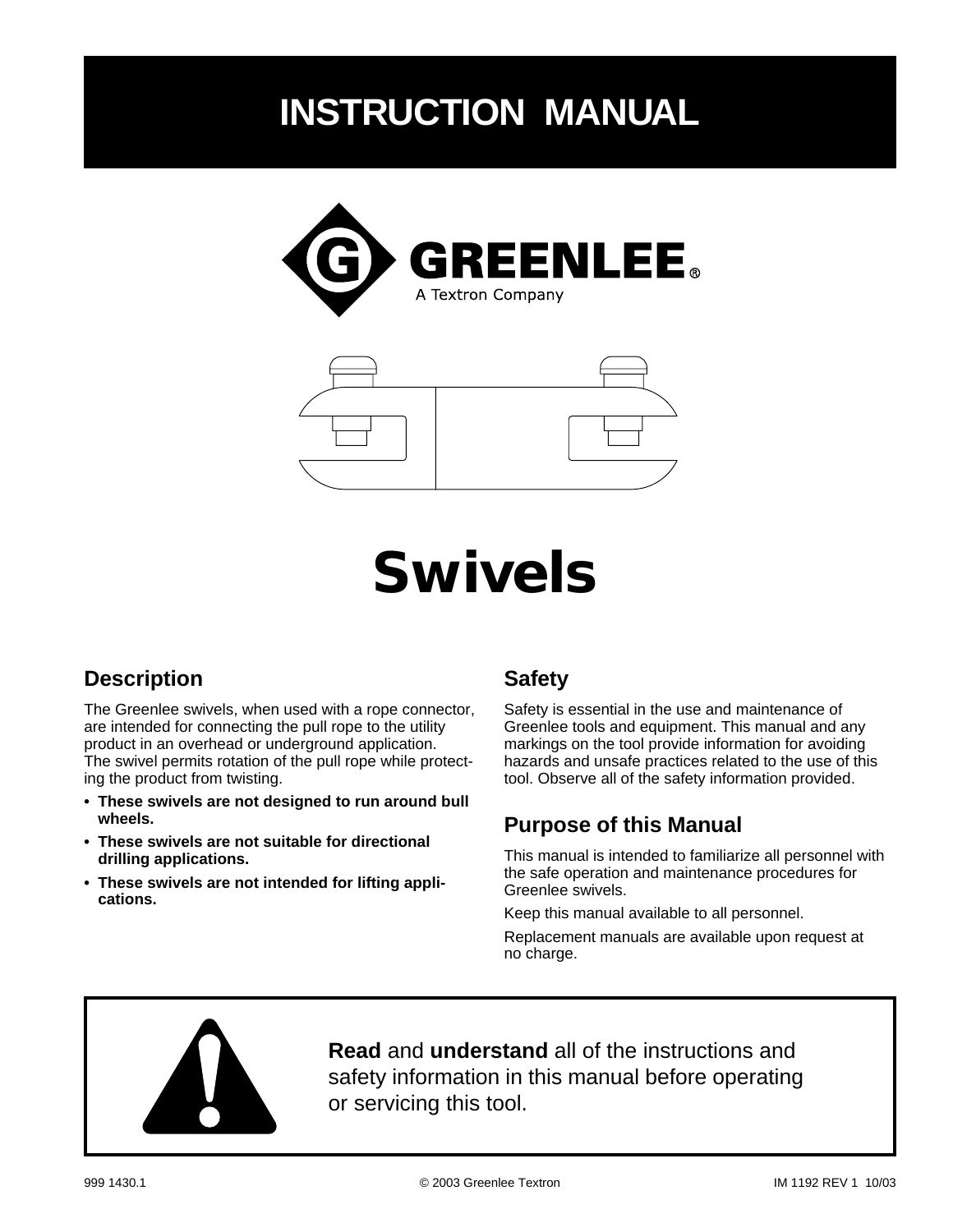

# **IMPORTANT SAFETY INFORMATION**



#### **SAFETY ALERT SYMBOL**

This symbol is used to call your attention to hazards or unsafe practices which could result in an injury or property damage. The signal word, defined below, indicates the severity of the hazard. The message after the signal word provides information for preventing or avoiding the hazard.

# **ADANGER**

Immediate hazards which, if not avoided, WILL result in severe injury or death.

### **AWARNING**

Hazards which, if not avoided, COULD result in severe injury or death.

## **ACAUTION**

Hazards or unsafe practices which, if not avoided, MAY result in injury or property damage.

## **AWARNING**

Read and understand all of the instructions and safety information in this manual before operating or servicing this tool.

Failure to observe this warning could result in severe injury or death.

# **AWARNING**

#### Excessive load hazard:

Do not exceed **safe working limit** (see Operating Specifications).

- Operating swivel at loads in excess of its **safe working limit** could cause permanent bearing damage (even though separation due to failure will not occur until the specified ultimate load is reached).
- Operating swivel at loads in excess of its **safe working limit** will void warranty.

Failure to observe this warning could result in severe injury or death.

### **AWARNING**

#### **Be prepared for the unexpected.**

Use recognized safety practices, and wear recognized safety equipment.

Failure to observe this warning could result in severe injury or death.

#### **AWARNING**

Use recommended **safe working limit**:

- For underground use, and use in conduit, the recommended safe working limit is 3:1, based on the ultimate load.
- For overhead use, the required safe working limit is 5:1, based on the ultimate load, due to the higher risk of severe personal injury or property damage.

Failure to observe this warning could result in severe injury or death.

# **AWARNING**

- Never use a worn, defective or incomplete component.
- Ensure that all components of the pulling system are able to withstand the maximum pulling loads. Components not rated for the pull force could break and release the stored energy of the pull.

Failure to observe this warning could result in severe injury or death.

# **AWARNING**

Do not modify or dismantle the line swivel.

The swivel was assembled, inspected and shipped in its "covered warranty" form. Any attempt to dismantle or modify the swivel will void the warranty and could result in property damage, severe injury or death.

### **AWARNING**

Swivels are not designed to be pulled over sheaves, capstans, bull wheels or bends in conduit, since a bending load acts to increase the tension in the line swivel and may cause damage. If this situation cannot be avoided, select a swivel with a safe working limit that is 20% greater than the anticipated straight tension load.

Failure to observe this warning could result in severe injury or death.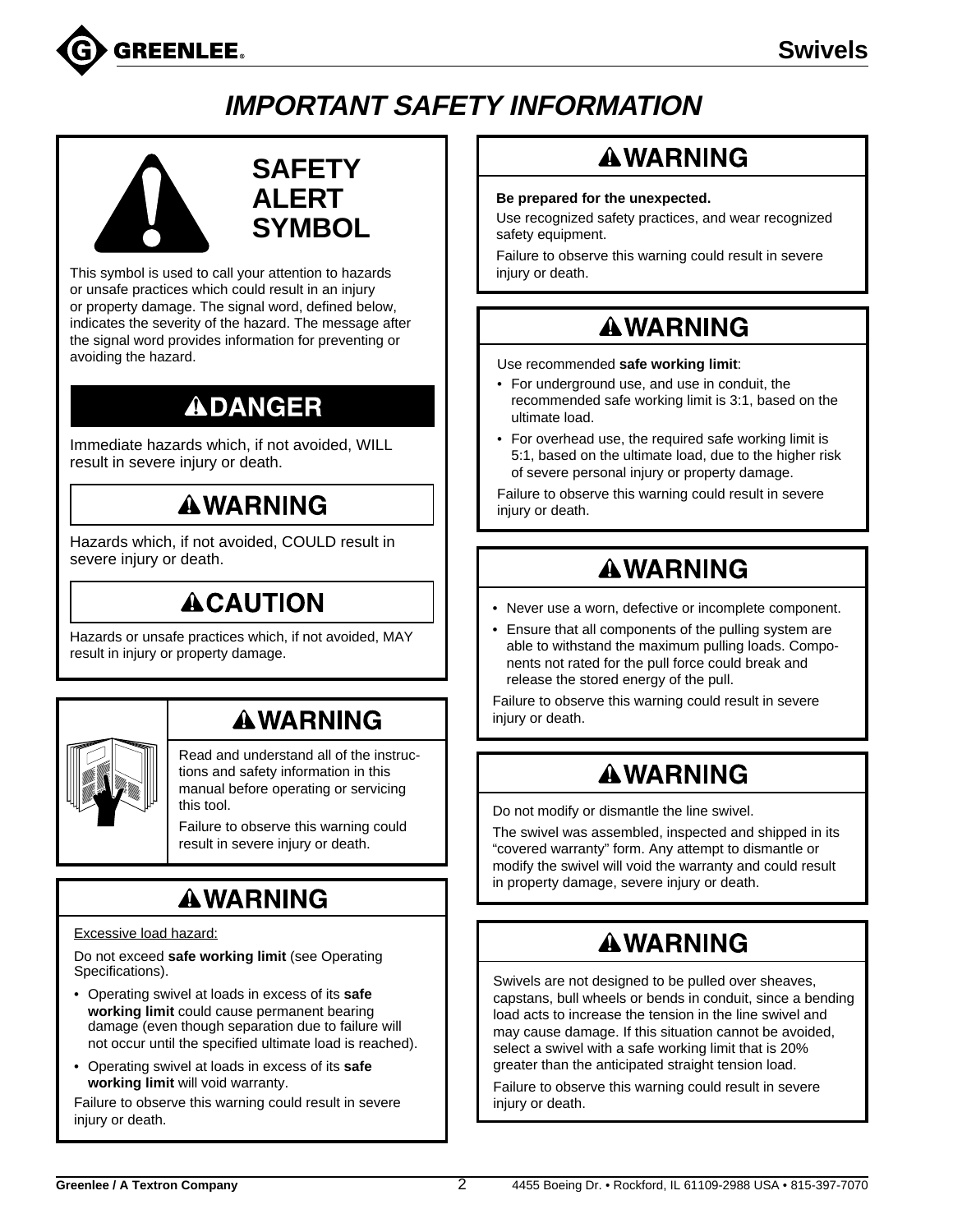

#### **Operating Specifications**



| Part No. | Underground<br>Safe Working<br>Limit | Overhead<br>Safe Working<br>Limit | Α                   | B                           | $\mathfrak c$        | D                       | E                          | F                     | G                      | H     | Net<br>Weight                  |
|----------|--------------------------------------|-----------------------------------|---------------------|-----------------------------|----------------------|-------------------------|----------------------------|-----------------------|------------------------|-------|--------------------------------|
| 39106    | 2,250 lb<br>10 kN                    | 1,350 lb<br>6.0 kN                | 7/8"<br>22 mm       | 3/8"<br>$9.5$ mm            | 5/16"<br>7.9 mm      | 31/32"<br>24.6 mm       | 7/16"<br>$11.1 \text{ mm}$ | $2 - 1/2"$<br>64 mm   | $3 - 3/8"$<br>86 mm    | 7/32" | $0.33$ lb<br>$0.15$ kg         |
| 39107    | 5,000 lb<br>22 kN                    | 3,000 lb<br>13 kN                 | $1 - 1/4"$<br>32 mm | 17/32"<br>13.5 mm           | 13/32"<br>$10.3$ mm  | $1 - 9/32"$<br>32.5 mm  | 17/32"<br>13.5 mm          | $3 - 11/16"$<br>94 mm | $4 - 3/4"$<br>$121$ mm | 1/4"  | 1.0 <sub>lb</sub><br>$0.45$ kg |
| 39108    | 7,000 lb<br>31 kN                    | 4,200 lb<br>19 kN                 | $1 - 3/8"$<br>35 mm | 9/16"<br>14.3 mm            | $1/2$ "<br>$12.7$ mm | $1 - 3/8"$<br>35.0 mm   | 5/8"<br>15.9 mm            | $3 - 7/8"$<br>98 mm   | $5 - 1/8"$<br>130 mm   | 5/16" | $1.4$ lb<br>$0.63$ kg          |
| 39109    | 10,000 lb<br>45 kN                   | $6,000$ lb<br>27 kN               | $1 - 5/8"$<br>41 mm | 11/16"<br>$17.5 \text{ mm}$ | 5/8"<br>15.9 mm      | $1 - 23/32"$<br>43.7 mm | 3/4"<br>$19.1$ mm          | $4 - 1/2"$<br>114 mm  | 6"<br>$152 \text{ mm}$ | 3/8"  | 2.1 <sub>lb</sub><br>$0.95$ kg |
| 39110    | 15,000 lb<br>67 kN                   | 9,000 lb<br>40 kN                 | 2"<br>51 mm         | 25/32"<br>19.8 mm           | 11/16"<br>17.5 mm    | $2 - 1/16"$<br>52.4 mm  | 15/16"<br>23.8 mm          | $5 - 1/8"$<br>130 mm  | 7"<br>178 mm           | 3/8"  | 3.8 <sub>lb</sub><br>$1.7$ kg  |
| 39111    | 25,000 lb<br>112 kN                  | 15,000 lb<br>67 kN                | $2 - 3/8"$<br>60 mm | $1 - 1/32"$<br>$26.2$ mm    | 7/8"<br>$22.2$ mm    | $2 - 25/32"$<br>70.6 mm | $1 - 3/16"$<br>$30.2$ mm   | $7 - 5/8"$<br>194 mm  | 10"<br>254 mm          | 3/8"  | 7.6 <sub>lb</sub><br>$3.5$ kg  |

Dimensions and weights subject to change without notice.

The **Underground Safe Working Limit** is calculated using a 3:1 safety factor based on the ultimate load. The **Overhead Safe Working Limit** is calculated using a 5:1 safety factor based on the ultimate load. The **Ultimate Load** is the tensile load required to separate the swivel into two or more parts.

> All specifications are nominal and may change as design improvements occur. Greenlee Textron shall not be liable for damages resulting from misapplication or misuse of its products.

## **KEEP THIS MANUAL**